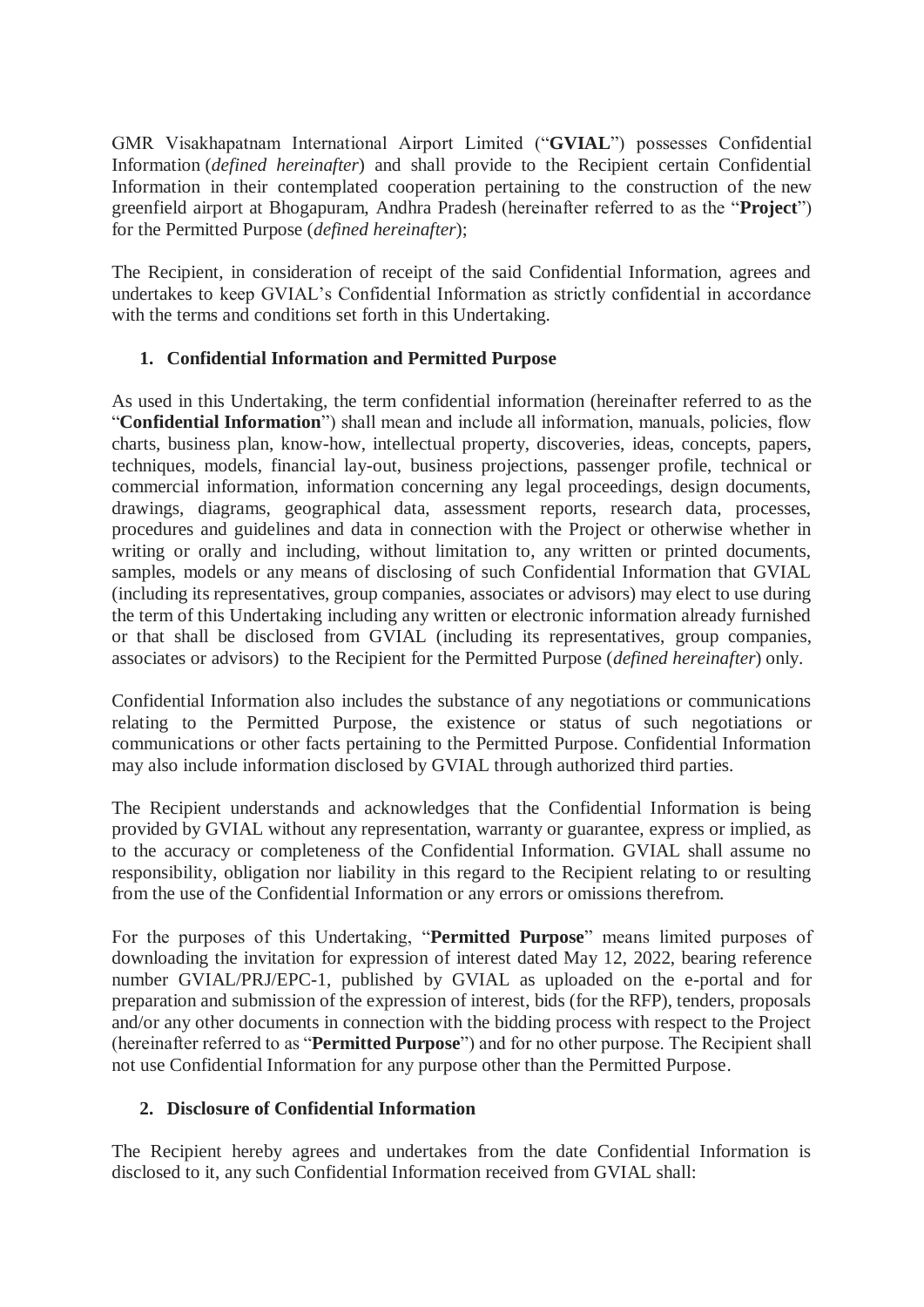(a) be protected and kept in strict confidence by the Recipient itself which must use the same degree of precaution that it uses to protect its own confidential information;

(b) be only disclosed by the Recipient to its authorised representatives on a need-to-know basis strictly related to the Project and that no third party gains access to such Confidential Information without GVIAL's prior authorisation in writing, provide that such authorised representatives or third parties being bound by confidentiality obligations equivalent to those under this Undertaking;

(c) not be used in whole or in part for any purpose other than the Permitted Purpose without GVIAL's prior written authorisation;

(d) neither be copied nor otherwise reproduced and/or duplicated in whole or in part without GVIAL's prior written authorisation for any purpose other than the one stated herein; and

(e) immediately notify GVIAL in writing upon the discovery of any loss or unauthorized disclosure of any Confidential Information.

## **3. Excluded Information**

The Confidential Information shall not include information that:

(a) is or becomes publicly available other than as a result of acts or omissions by the Recipient in breach of this Undertaking;

(b) is in the Recipient's possession prior to its disclosure by GVIAL (other than as a result of a prior disclosure to the Recipient by or on behalf of GVIAL) provided that the source of such information, insofar as it is known to the Recipient, was not prohibited from transmitting such information to the Recipient itself by a contractual, legal, fiduciary or other obligation;

(c) has been lawfully disclosed to the Recipient by a third party on a non-proprietary basis without restrictions or breach of this Undertaking provided further that the source of such information, insofar as it is known to the Recipient itself, was not prohibited from transmitting such information to the Recipient by a contractual, legal, fiduciary or other obligation;

(d) is independently developed in good faith by an employee or employees of the Recipient who did not have access to the Confidential Information; and

(e) has been approved for release by prior written consent of GVIAL.

#### **4. Permitted Disclosure**

Nothing in this Undertaking shall prevent the Recipient from disclosing Confidential Information to the extent required by law, subpoena and regulation, provided that the Recipient disclosing such Confidential Information shall inform the GVIAL in writing prior making such disclosure.

## **5. Indemnification and Remedies**

The Recipient agrees and acknowledges that any unauthorized disclosure of the Confidential Information shall constitute a breach of the obligations under this Undertaking and may cause irreparable damages to GVIAL.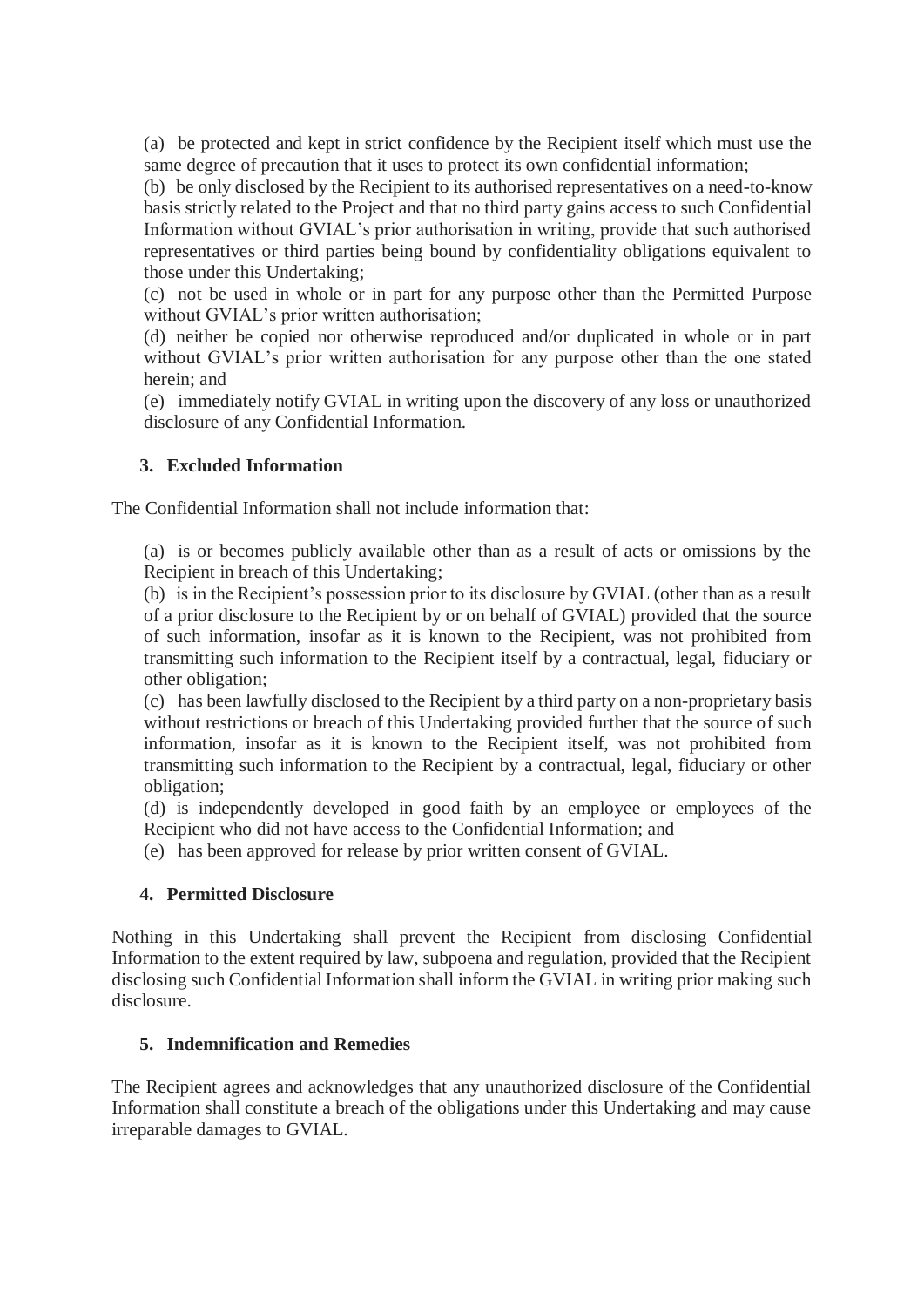The Recipient further agrees and undertakes to implement a control of information system fully ensuring that no disclosure of the Confidential Information shall be made, either directly or indirectly, by the Recipient itself to any third party.

The Recipient acknowledges that remedies at law may be inadequate to protect GVIAL against, and that damages would not be adequate compensation for, a breach of this Undertaking. In the event of a breach of this Undertaking by the Recipient, the Recipient hereby in advance agrees and consents to the granting of an injunction (whether interlocutory, specific performance or otherwise) against it to prevent disclosure or use by it of the Confidential Information.

# **6. Ownership and Return of Confidential Information**

The Confidential Information is the property of GVIAL and/or its associates and GVIAL retains all rights, titles and interest to the Confidential Information to which it has a legal title and ownership.

Promptly, upon written request of GVIAL, the Recipient shall return to GVIAL or destroy (and provide a written statement from a senior executive officer confirming that, to the best of his information, knowledge and belief, having made all proper enquiries, the Confidential Information has been destroyed) all copies of the Confidential Information, within 7 (seven) days of such request. Furthermore, in such case, the Recipient also undertakes not to retain any copies, extracts or other reproductions in whole or in part of such material including all notes, studies, reports, memoranda and other documents, whether in hard copy or electronic version, prepared by the Recipient itself that contain Confidential Information.

# **7. Rights on Confidential Information**

It is expressly agreed and understood by the Recipient that the disclosure and provision of Confidential Information under this Undertaking by GVIAL to the Recipient shall not be construed as granting to the Recipient under the laws of any country any rights whether expressed or implied by license or otherwise on the matters, inventions or discoveries to which such Confidential Information pertains or any copyright, trademark or trade secret rights, patentable or not. The ownership of all Confidential Information shall rest with GVIAL.

# **8. Duration, Termination and Surviving Provisions**

This Undertaking shall expire after 3 (three) years from the Effective Date.

# **9. Definitive Commitment**

GVIAL and the Recipient acknowledge and agree that no contract or agreement with respect to or in connection with the Permitted Purpose shall be deemed to exist unless and until GVIAL and the Recipient execute and deliver a final definitive agreement relating thereto (the "**Definitive Commitment**"). GVIAL and the Recipient further agree that unless and until GVIAL and the Recipient shall have executed and delivered a Definitive Commitment, neither GVIAL nor the Recipient shall be under any legal obligation of any kind whatsoever except for the matters specifically agreed to in this Undertaking. GVIAL shall have the liberty to negotiate and enter into similar kind of arrangements with any third party and this Undertaking shall not be deemed to have been entered into on exclusivity basis.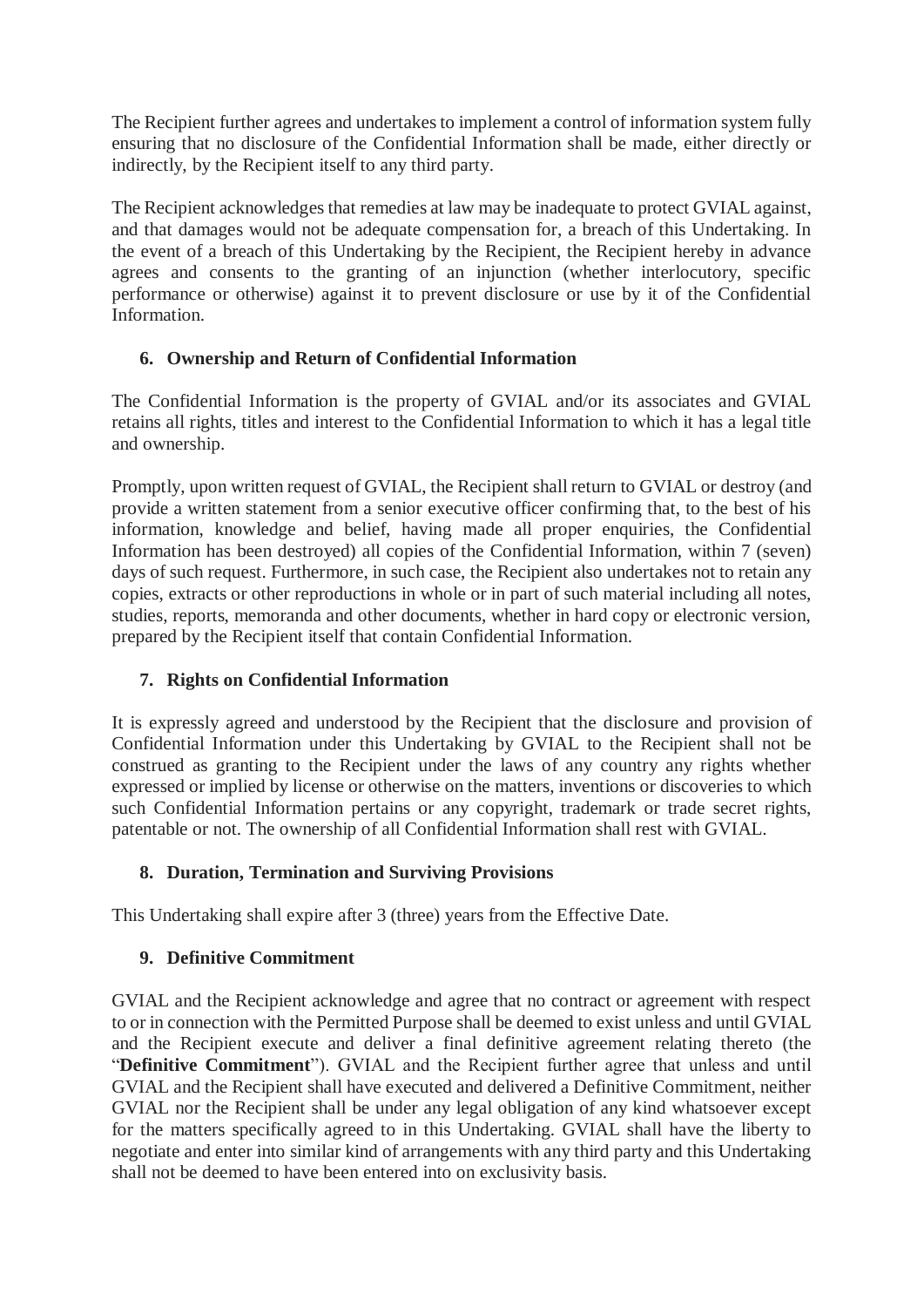#### **10. Governing Law and Jurisdiction**

The interpretation construction and effect of this Undertaking shall be governed and construed in all respects in accordance with laws of the Republic of India and shall be subject to the jurisdiction of competent Courts at Vishakhapatnam, Andhra Pradesh, to the exclusion of other Courts.

#### **11. Miscellaneous**

#### **Amendments**

Any changes or amendments to this Undertaking must be mutually agreed in writing by the Recipient and GVIAL in an appendix to this Undertaking. Such changes or amendments also include changes to or expansion of the purpose of this Undertaking as set out in the Preamble.

#### **No Assignment**

The Recipient shall not assign this Undertaking (or any part hereof) without the prior written consent of GVIAL. Any assignment without such consent shall be void and is a material breach of this Undertaking. Subject to the foregoing, this Undertaking shall be binding upon the Recipient and its respective successors and assigns.

#### **Severability**

If the competent Courts declare any provision or part of this Undertaking invalid, the other provisions or parts hereof shall not be affected or impaired. In the event any provision or part of this Undertaking are declared invalid, the Recipient and GVIAL shall agree to the fullest extent allowed by law on a substitute provision that more closely represents the intention and commercial bargain contained in the invalid provision(s) and amend this Undertaking accordingly.

#### **No waiver**

The failure of GVIAL to enforce any right resulting from the breach of any provision of this Undertaking by the Recipient shall not be deemed as a waiver of any right relating to a subsequent breach of such provision or of any other right hereunder.

## **No Publicity**

The Recipient must not make any press or other public statements (which includes announcements and releases) relating to this Undertaking, the Confidential Information and/or the Permitted Purpose and any matter connected thereto. This provision shall survive the termination of this Undertaking.

#### **Notices**

Any communication in connection with this Undertaking by the Recipient to GVIAL must be in writing and be delivered personally, or by registered mail or e-mail to the address set out below:

Attention of: The Tender Officer